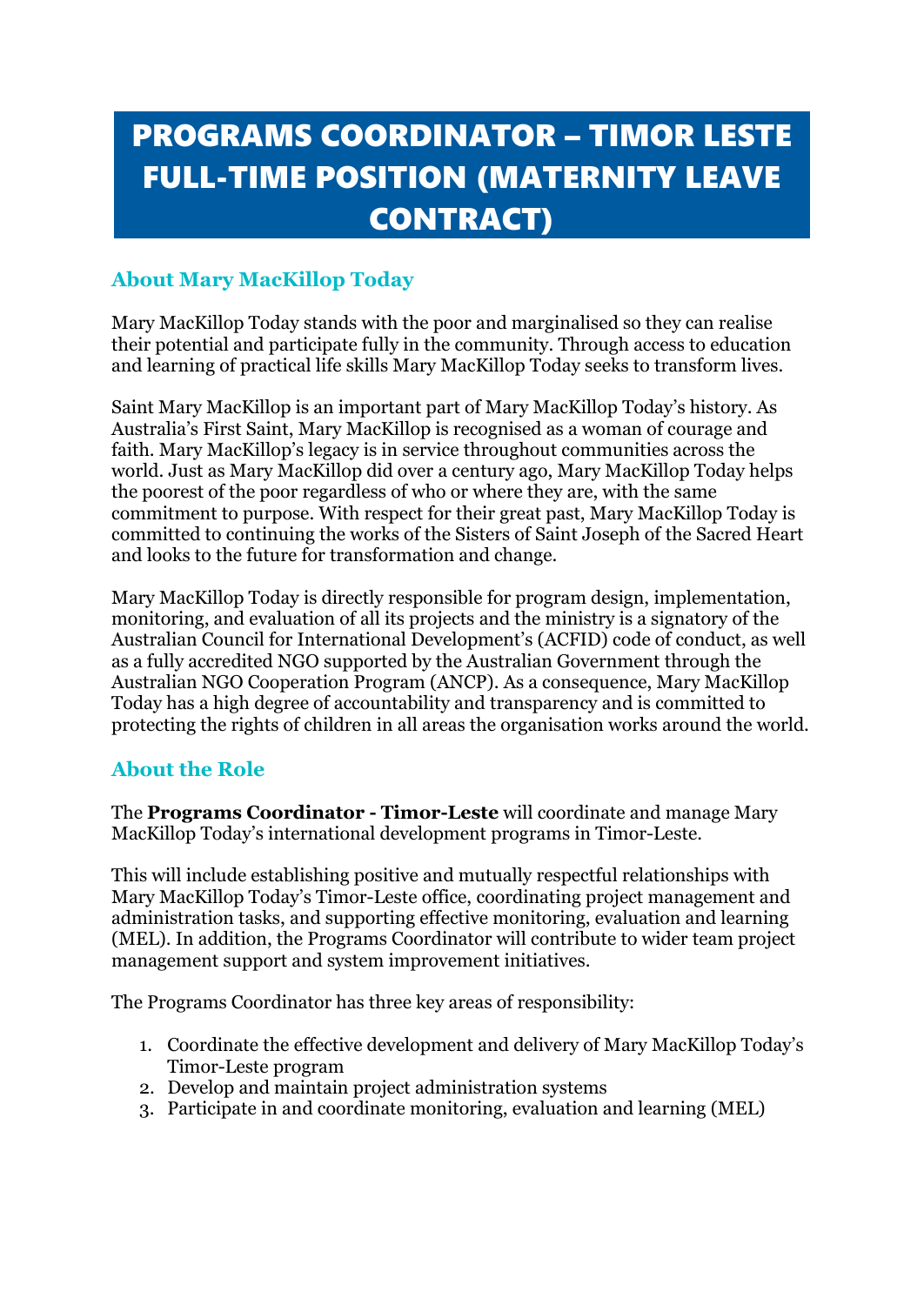# **Key Responsibilities**

#### *Coordinate the effective development, coordination and delivery of Mary MacKillop Today's Timor-Leste program*

- Establish and maintain positive and mutually respectful relationships with Mary MacKillop Today's Timor-Leste office.
- Undertake capacity assessments and conduct ongoing capacity development activities with Mary MacKillop Today's in-country staff, including identifying opportunities to promote two-way learning through our in-country office.
- Coordinate all aspects of the project cycle for the Timor-Leste program including program administration, assisting with the development and appraisal of proposals and applications, submission of program reports and preparation of budgets and acquittals.
- Manage all financial and narrative reporting for the Timor-Leste Program, including liaising with staff to ensure deadlines are met.
- In collaboration with the International Programs Group Leader, maintain an alert system for forthcoming proposals and reports.
- Support the International Programs Group Leader with the timely lodgment of tenders or submissions of applications for program funding or grants to support the growth and sustainability of MMT's programs.
- Participate in strategic planning for the Timor-Leste program.

#### *Develop and maintain administration systems*

- Coordinate and maintain program records for the purposes of enhancing quality control processes and strengthening the consistency of outputs, in-line with ACFID and ANCP compliance standards.
- Coordinate and maintain financial records and undertake financial administration tasks, including monitoring against budgets and addressing variances as required.
- Manage online application, reporting and data management software and liaise with web developers as required.
- Coordinate travel logistics and document preparation for external consultants and/or Group Leader's participation in working groups, workshops, forums, network meetings, training courses and conferences.
- Support the coordination of regional or country workshops: logistics, financial and administrative functions.
- Contribute to MMT's cross-team processes and information management systems, including archiving.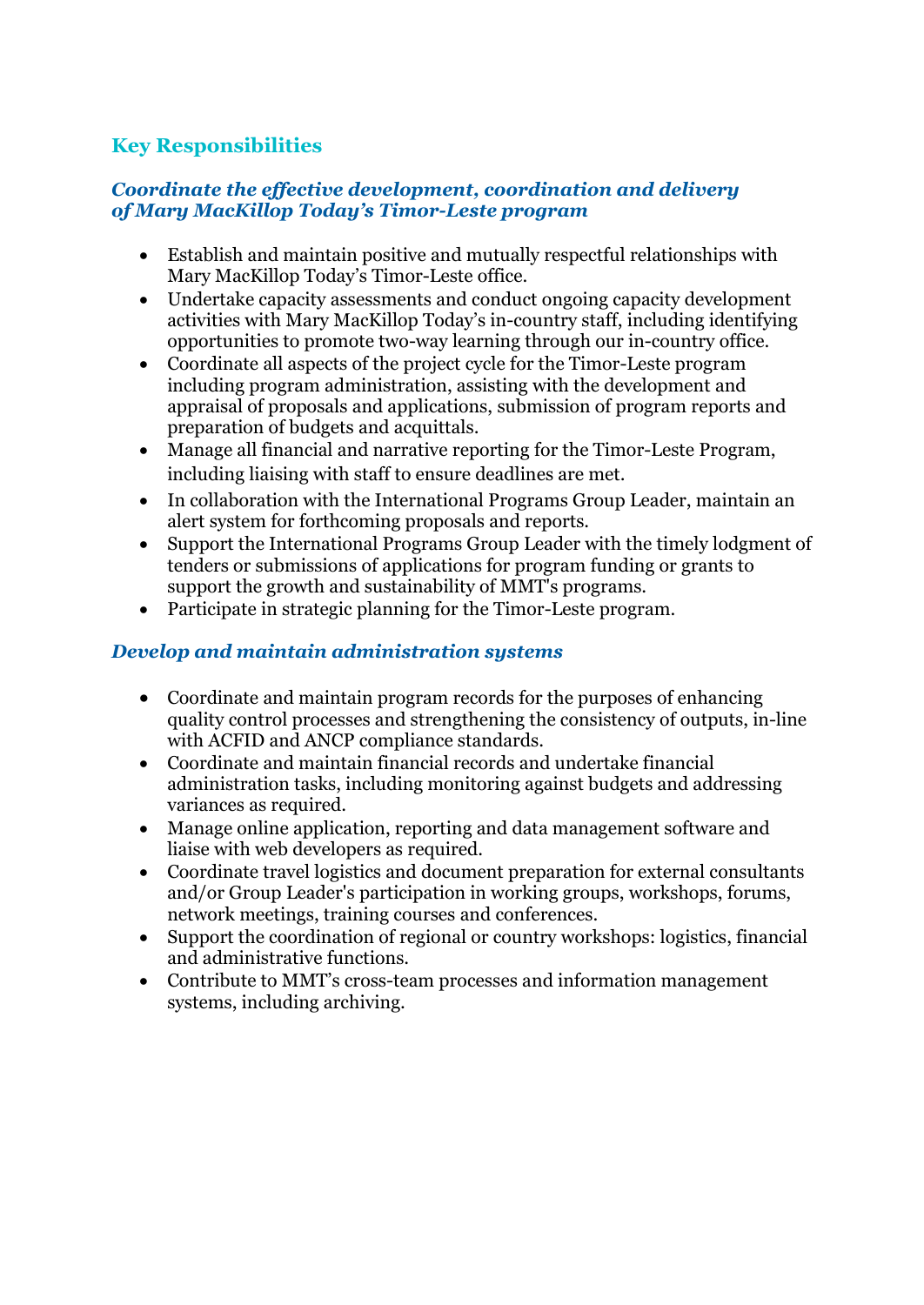#### *Participate in and coordinate monitoring, evaluation and learning (MEL)*

- Coordinate project monitoring, evaluation and learning processes, including data capture, quality control of information management and reporting in order to measure and evaluate program outcomes and effectiveness.
- Undertake monitoring visits to program sites and participate in field visits as required.
- Support the documenting of stories and lessons learned through the program to contribute to program development, organisational learning and Mary MacKillop Today communications and fundraising.
- Contribute to team-wide program learning and development.

# **Key Competencies**

### *Knowledge, Skills and Experience*

- Ability to work within and contribute to the Mission and Values of Mary MacKillop Today.
- Tertiary qualification in International Development or a related field.
- At least 3 years' experience working within the international development sector in a relevant program coordinator role.
- High level of cross-cultural communication skills, including ability to communicate sensitively and effectively with people.
- Demonstrated experience establishing and managing administration and tracking systems, preferably in support of project management, and welldeveloped budget management skills and financial acumen.
- Experience with or knowledge of logframe and Theory of Change designs.
- Strong understanding of DFAT and ACFID compliance requirements and experience in managing projects funded by institutional donors.
- Strong written communication skills, including the ability to adapt writing and presentation style for a range of audiences and purposes including correspondence, proposals or submissions, report writing and minute taking.
- High level of computer proficiency, in particular Excel.
- Ability to travel internationally as required, up to 5 weeks per year.
- Adherence to Mary MacKillop Today's Safeguarding Policy, and willingness to undergo a criminal record check or statutory declaration of local legal equivalent where criminal records checks are unavailable or unreliable.